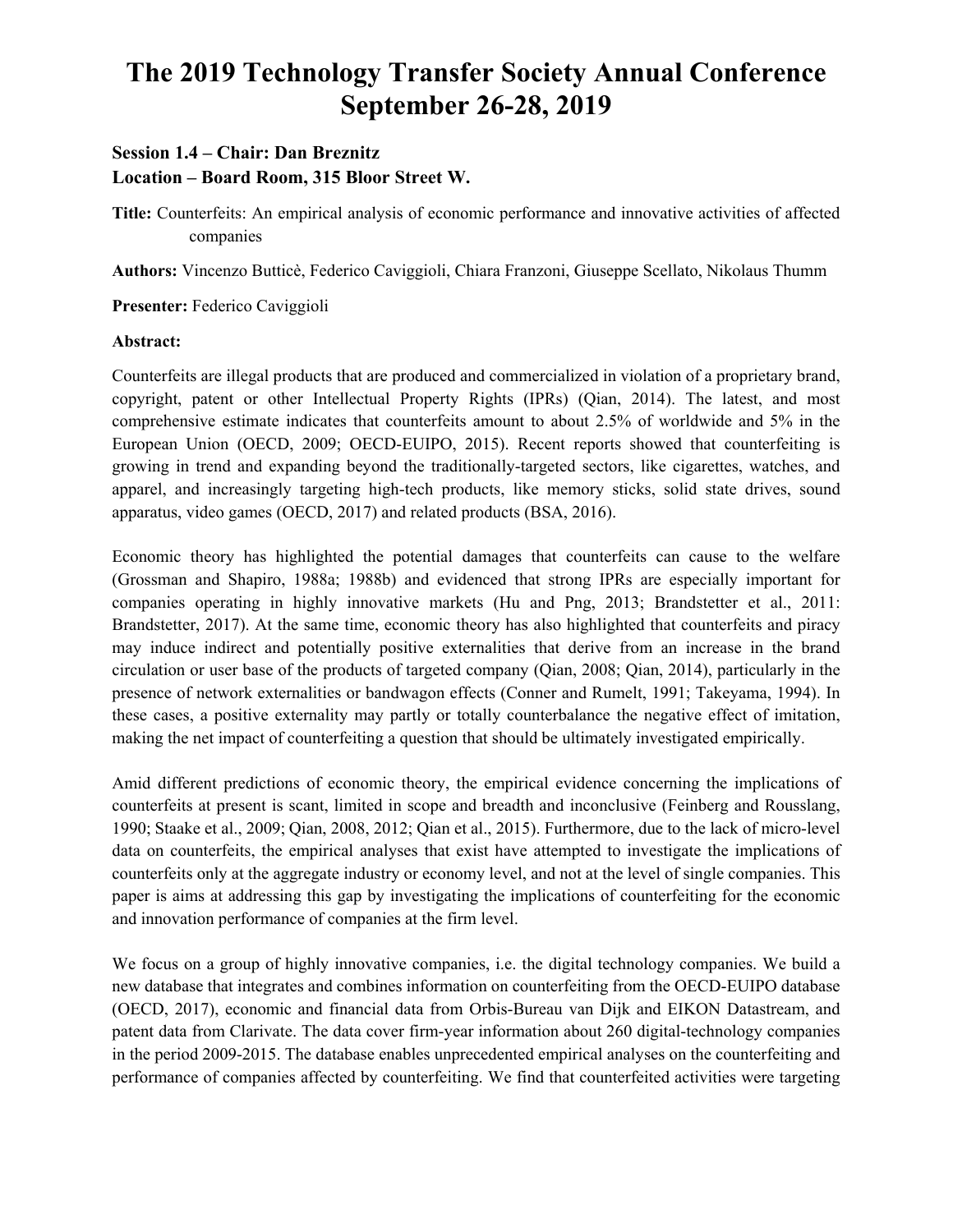specifically the highly profitable companies and companies that have a high propensity to innovate (larger patent portfolios), prior to the observation of counterfeiting activities.

We assess empirically the correlation between infringement and various indicators of economic and innovation performance by adopting estimation methods based on difference-in-difference and propensity score matching. Results indicate lower growth rates of Operating Profits for digital technology companies targeted by counterfeiting with respect to control samples of digital-technology companies not affected by counterfeiting. In particular the econometric models provide robust evidence of a negative impact of counterfeiting on both EBITDA (Earnings before interest taxes depreciation and amortisation) and EBIT (Earnings before interest taxes). Concerning the innovative performance, the study finds that the companies affected by counterfeiting had larger patent portfolios compared to those not affected by counterfeiting prior to the observation of counterfeiting events and that this difference decreases over time. However, the relative decrease is not statistically significant, when we control for potential confounding factors. Hence the analysis did not find significant impact of counterfeiting on the patenting activities of companies. Furthermore, there is no observable effect on the investment in intangible assets between companies affected and not affected by counterfeiting.

**Title:** The role of patents under different institutional frameworks: A historical perspective

**Authors:** Patrick Llerena, Françoise Olivier-Utard, Véronique Schaeffer

**Presenter:** Véronique Schaeffer

#### **Abstract:**

The rise of the entrepreneurial university in the 2000s and the evolution of the legislative frameworks for intellectual property, aimed to encourage universities to patent their inventions and to promote the exploitation of scientific discoveries in economic activities (Dasgupta, David, 1994, Henderson et al, 1998, Fabrizio, 2007, Geuna, Rossi, 2011, Grimaldi et al, 2011). This evolution provoked much debates in the academic community about the threats that the entrepreneurial university model poses to the norms and value of open science. The detrimental effect of the use of patents on the dynamic of knowledge creation has been under interest (Dasgupta, David, 1994, Slaughter, Leslie, 1997, Heller, Eisenberg, 1998, Lundvall, 2002, Nelson, 2004). Historical perspectives show that strong links between academic and economic activities are not new phenomenon but are rooted in the activities of universities since their medieval origins (Geuna, 1998, Martin, 2012). Adopting an institutional approach, Sauermann and Stephan (2013) show through a sectorial comparison that the academic and commercial logic of university and industrial science are pure ideal types that does not reflect the reality of behaviors. We consider the question of the hybridity of logics and behaviors of academic researchers, and the influence of the institutional context through an historical approach of innovation and academic patenting.

We focus on the case of the University of Strasbourg which constitute a relevant case to study the involvement of researchers in innovation, and the influence of institutional change. This university which has medieval roots, has been French until 1872 and German from 1872 to 1918 It has adopted the Humboldtian model of university and inventions and patens were constituent of its identity. It becames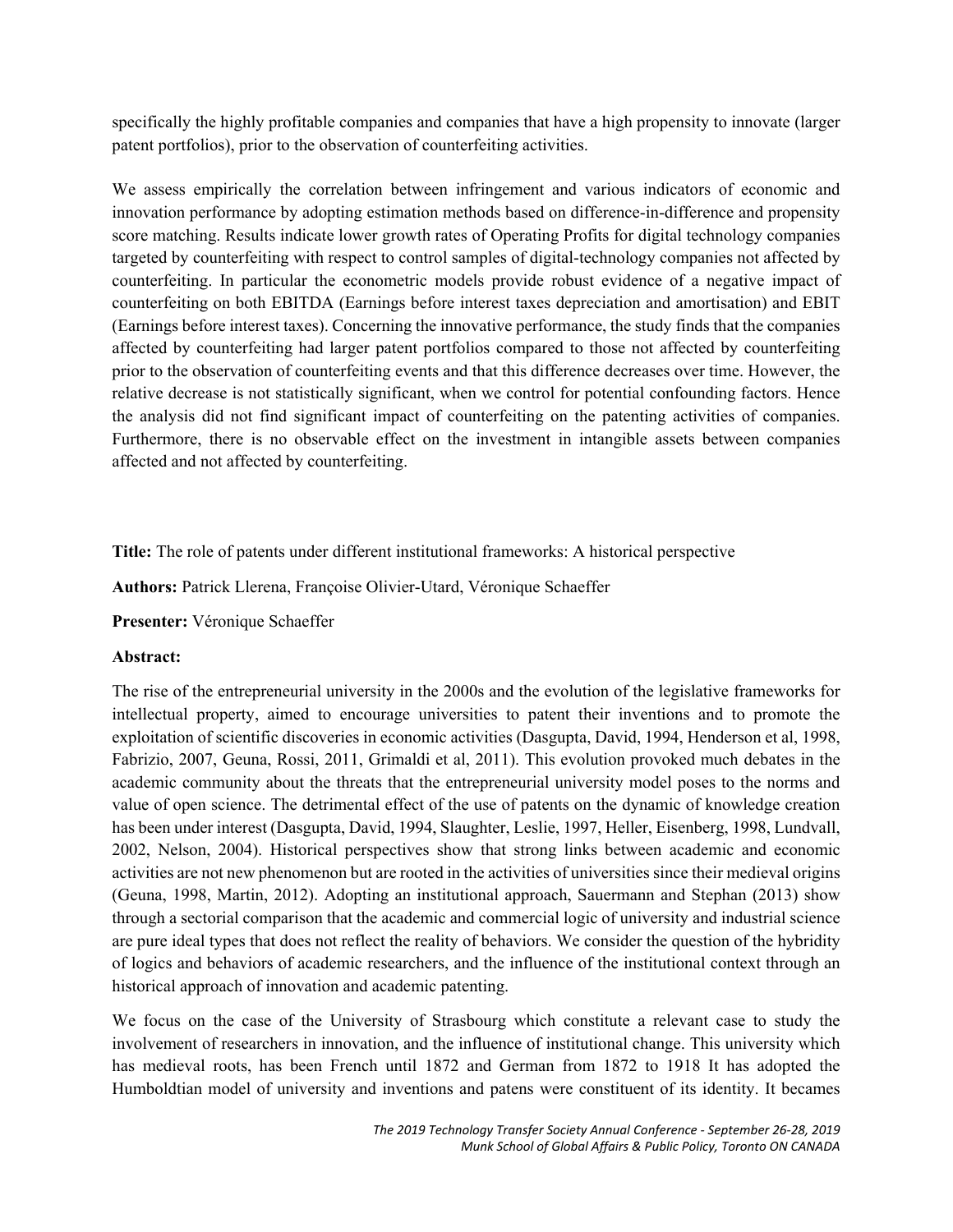French again, and after the WWII has evolved under a Colbertist approach. We consider the cases of leading scientists (Ferdinand Braun, Nobel Price, Gustave Ribaud member of the Academy of Science, Charles Sadron), highly involved in academic research and innovative activities, from the end of  $19<sup>th</sup>$  century to the early 21<sup>st</sup> century, We show the influence of the model of university and institutional frameworks on the role of patents.

**Title:** How important are patents in the decision to scale up and commercialize Canadian innovations?

**Authors:** Nancy Gallini, Aidan Hollis

**Presenter:** Nancy Gallini

### **Abstract:**

Several studies, attempting to explain why Canada consistently underperforms in innovative output, have noted that Canadian researchers, while productive in early stages of innovation, are less successful at scaling up their operations. Building upon these studies, we attempt to understand more fundamentally the role played by the patent system in impacting incentives for innovators to advance along the innovation process.

While intellectual property  $(IP)$  – or property rights on intangible assets – are fundamental to a wellfunctioning innovation market, we find little evidence that strengthening patents in a small open economy as Canada would have much impact on scaling up innovation activity in Canada. Of greater importance to Canadian inventors is the ability to acquire patents and operate in global markets. Drawing from the economic literature, we argue that patent ownership is a key factor in inventors' ability to advance along the innovation process from discovery to commercialization. However, while patent ownership of Canadian small and medium enterprises (SMEs) can mitigate uncertainties of scale up, patents held by large firms can add to the costs of scale up when the patents are complementary inputs essential for product development. Furthermore, when SMEs anticipate competing with large, vertically integrated firms, they may find that selling their IP and other assets can be a more attractive option than scaling up.

We then turn to data on patent ownership by Canadian residents. USPTO patent data reveal that the majority of patents filed in the U.S. by research teams with at least one Canadian inventor are assigned on the date of issue to a foreign firm or subsidiary, and this pattern holds across several technology areas. For the data we examine in Artificial Intelligence, for example, Canada ranked in the top quarter in "inventiveness" among peer countries, but only in the middle of the pack in "ownership". In preliminary findings using a sample of patents invented with Canadian input, patents were more likely to be assigned to a Canadian resident, the greater the proportion of Canadians on the research team, and for those patents originally assigned to Canadian residents, approximately one-quarter were reassigned to foreign firms within the next ten years, and therefore not advanced in Canada for commercial exploitation.

Lastly, we examine current and prospective policies in Canada aimed at promoting better management of Canada's IP assets, such as the new National IP Strategy and its initiatives toward patent collectives and patent trolls. We also examine innovation policies that impact IP indirectly, namely tax credit and direct research funding programs. We observe direct support to be more closely associated with high patenting across peer countries than indirect support through tax credits. We recommend that policies be aimed at reducing cost inefficiencies of accessing global markets – such as high search costs of identifying prior art